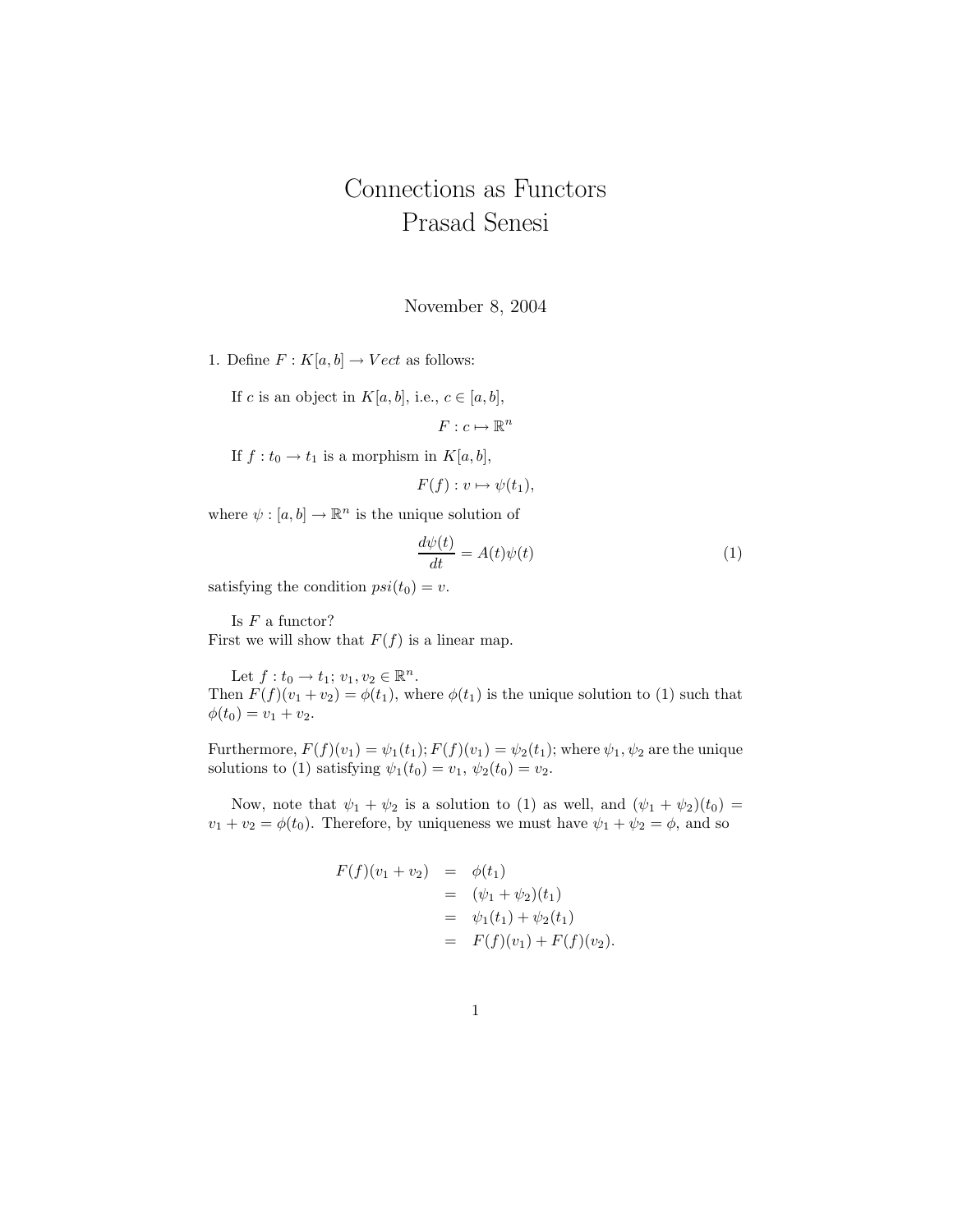Now, if  $r \in \mathbb{R}$ ,  $F(f)(rv_1) = \phi_r(t_1)$ ,  $\phi_r$  the unique solution to (1) satisfying  $\phi_r(t_0) = rv_1.$ 

But  $r\psi_1$  is a solution to (1) with  $r\psi_1(t_0) = rv_1$ , so again by uniqueness we must have  $r\psi_1 = \phi_r$ , and so

$$
F(f)(rv_1) = \phi_r(t_1) = r\psi_1(t_1) = rF(f)(v_1).
$$

Therefore  $F(f)$  is a linear map.

Now let  $f: t_0 \to t_1, g: t_1 \to t_2$  be composable morphisms in  $K[a, b]$  (so  $gf: t_0 \to t_2$ ; let  $v \in \mathbb{R}^n$ .

Then

$$
F(f) : v \mapsto \phi_v(t_1),
$$
  
\n
$$
F(g) : \phi_v(t_1) \mapsto \psi_v(t_2),
$$
  
\n
$$
F(gf) : v \mapsto \lambda_v(t_2);
$$

where  $\phi_v, \psi_v$ , and  $\lambda_v$  are the unique solutions to (1) satisfying  $\phi_v(t_0) = v$ ,  $\psi_v(t_1) = \phi_v(t_1)$ , and  $\lambda_v(t_0) = v$ .

By uniqueness, we must have  $\phi_v = \lambda_v$ . Also note that  $\phi_v$  is the unique solution to (1) satisfying  $\phi_v(t_1) = \psi_v(t_1)$ , and so again by uniqueness we must have  $\phi_v = \psi_v$ , and therefore

$$
F(gf)(v) = \lambda_v(t_2) = \phi_v(t_2) = \psi_v(t_2) = F(g)F(f)(v).
$$

Therefore  $F(gf) = F(g)F(f)$ .

Now, is  $F(1_{K[a,b]}) = 1_{Vect}$ ? We must show, for any object  $t_0 \in [a,b], 1_{t_0}$  the identity morphism of  $t_0$ , that  $F(1_{t_0}) =$  identity transformation of  $\mathbb{R}^n$ .

So let  $v \in \mathbb{R}^n$ ; then  $F(1_{t_0})(v) = \phi_v(t_0)$ , where  $\phi_v : [a, b] \to \mathbb{R}^n$  is the unique solution to (1) satisfying  $\phi_v(t_0) = v$ . But then  $F(1_{t_0})(v) = \phi_v(t_0) = v$ , so  $F(1_{t_0})$ is the identity transformation of  $\mathbb{R}^n$ .

This completes the check that  $F$  is a functor.

It's straightforward to see that there is only only one functor with the desired properties.

3. Define  $F: P(X) \to Vect$  as follows:

For any object  $x \in P(X)$ ,  $F: x \mapsto \mathbb{R}^n$ 

For any piecewise smooth path  $\gamma : [0, T] \to X$ ,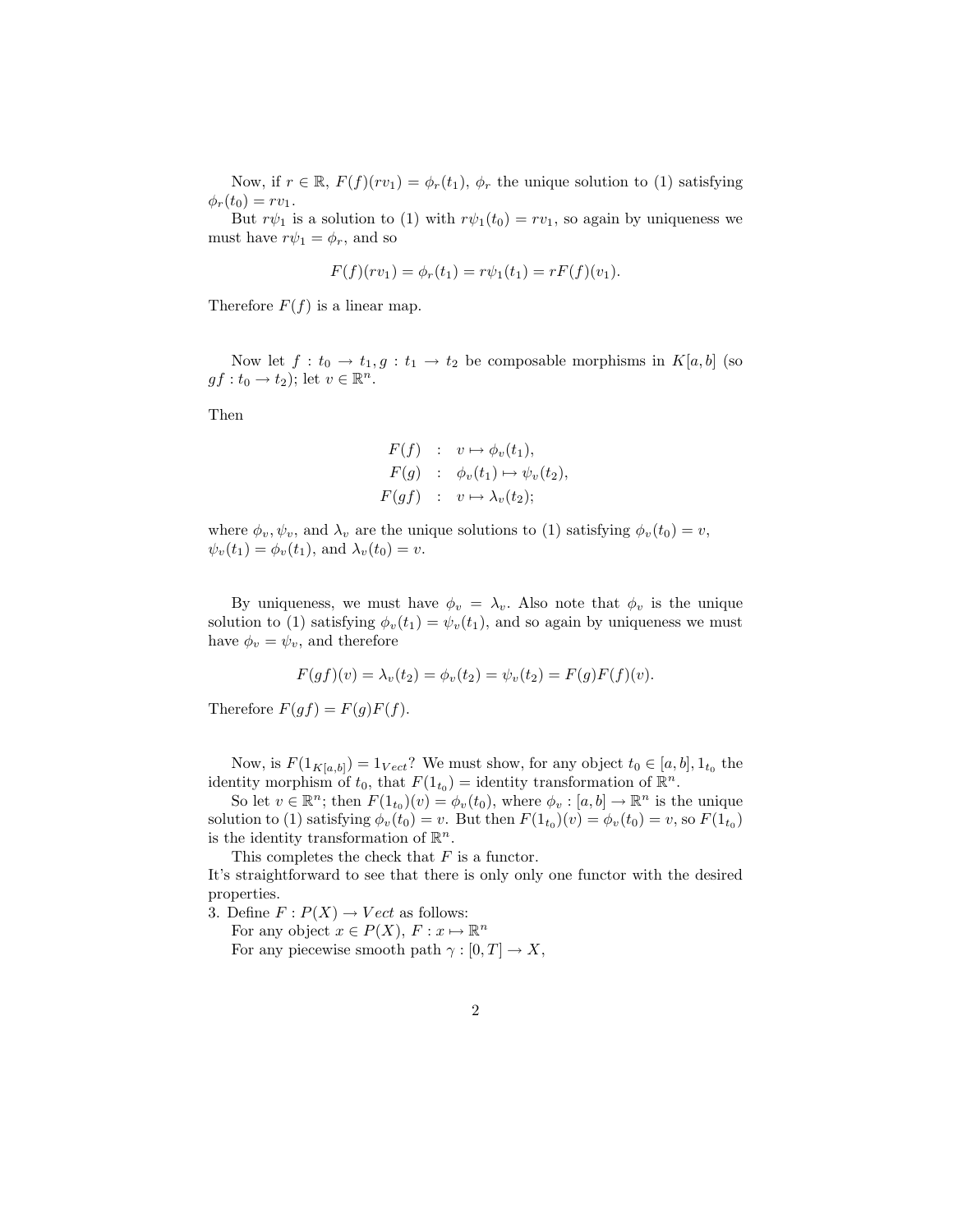$F(\gamma): \mathbb{R}^n \to \mathbb{R}^n$ , defined by

$$
F(\gamma): v \mapsto \psi(T),
$$

where  $\psi : [0, T] \to \mathbb{R}^n$  is the unique solution to

$$
\frac{d\psi(t)}{dt} = A_{\gamma(t)}(\gamma'(t))\psi(t)
$$
\n(2)

satisfying the condition  $\psi(0) = v$ .

Is  $F$  a functor? First we will show that  $F(\gamma)$  is a linear map.

Let  $\gamma : [0, T] \to X$ ;  $v, w \in \mathbb{R}^n$ . Then

$$
F(\gamma) : v \mapsto \psi_v(T),
$$
  
\n
$$
F(\gamma) : w \mapsto \psi_w(T),
$$
  
\n
$$
F(\gamma) : v + w \mapsto \psi_{v+w}(T);
$$

where  $\psi_v, \psi_w$ , and  $\psi_{v+w}$  are the unique solutions to (2) satisfying  $\psi_v(0)$  =  $v, \psi_w(0) = 2$ , and  $\psi_{v+w}(0) = v + w$ .

We must show now that  $\psi_{v+w}(T) = \psi_v(T) + \psi_w(T)$ . But  $\psi_{v+w}, \psi_v + \psi_w$  are both solutions to (2) satisfying

$$
\psi_{v+w}(0) = v + w = \psi_v(0) + \psi_w(0),
$$

and so by uniqueness we must have  $\psi_{v+w} = \psi_v + \psi_w$ . The proof that  $F(\gamma)(rv) = rF(\gamma)(v)$  for  $r \in \mathbb{R}$  is similar to that used for (1.) above.

Now let  $\gamma_1, \gamma_2$  be composable morphisms in  $P(x)$ ;  $\gamma_1 : [0, T_1] \to X$ ,  $\gamma_2 : [0, T_2] \to X$ , such that  $\gamma_1(T_1) = \gamma_2(0)$ . Then  $(\gamma_1 \gamma_2) : [0, T_1 + T_2] \to X;$ 

$$
(\gamma_1 \gamma_2)(t) = \begin{cases} \gamma_1(t), & \text{if } 0 \le t \le T_1; \\ \gamma_2(t - T_1), & \text{if } T_1 \le t \le (T_1 + T_2). \end{cases}
$$

Let  $v \in \mathbb{R}^n$ . Then

$$
F(\gamma_1 \gamma_2) : v \mapsto \phi_v(T_1 + T_2),
$$
  
\n
$$
F(\gamma_1) : v \mapsto \psi_v(T_1),
$$
  
\n
$$
F(\gamma_2) : \psi_v(T_1) \mapsto \lambda_v(T_2);
$$